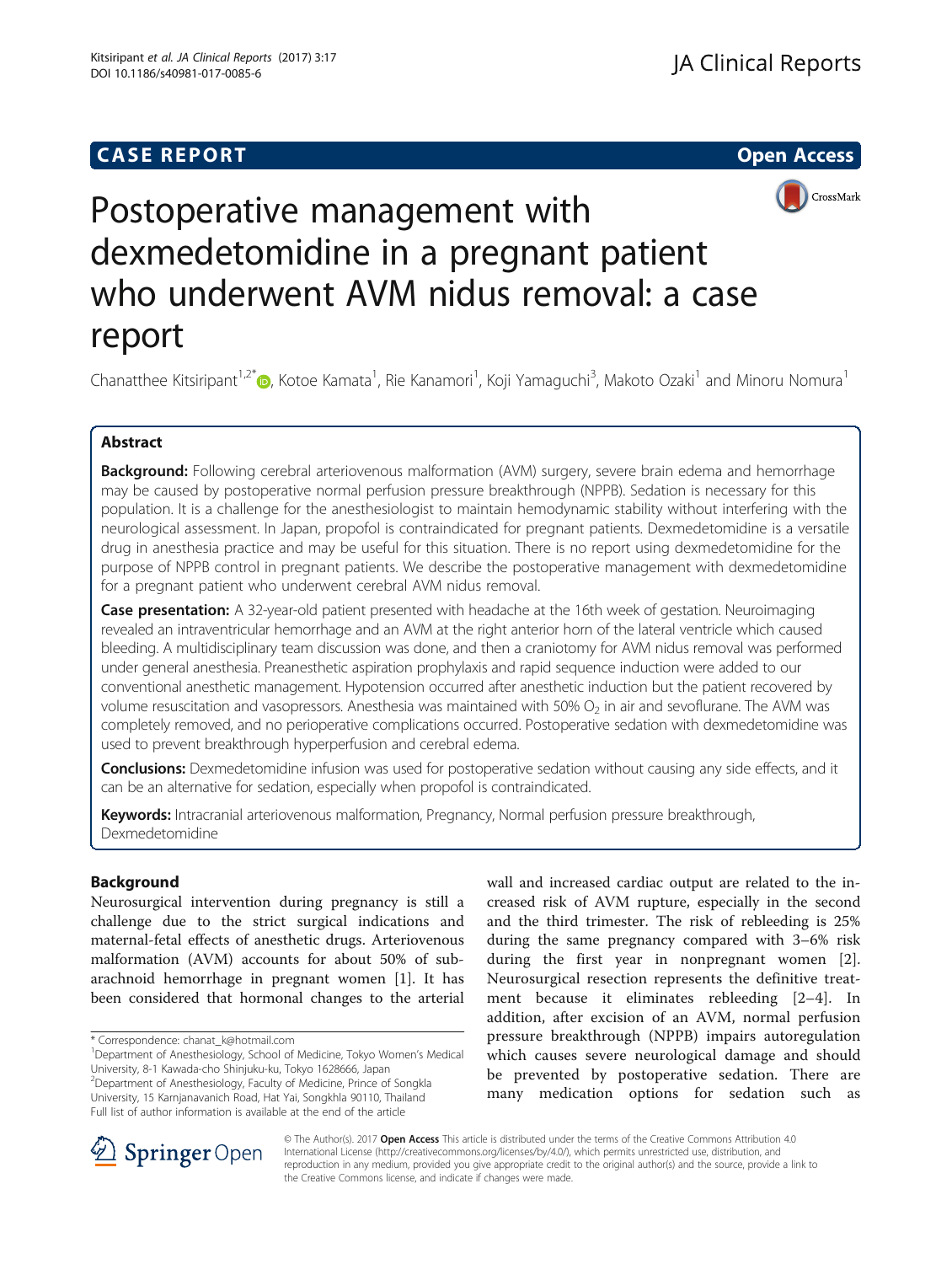propofol, benzodiazepines, or dexmedetomidine. However, the maternal use of propofol is prohibited in Japan. Dexmedetomidine is a versatile agent in anesthesia practice and can be used as an alternative in this circumstance. It induces conscious sedation/ analgesia while preserving respiratory and cardiovascular functions with cerebral hemodynamic stabilizing properties. Nowadays, the existing literature on the use of dexmedetomidine in obstetric patients for neurosurgery is limited. The purpose of this report is to describe our experience in postoperative management with dexmedetomidine for a pregnant patient who underwent cerebral AVM nidus removal.

# Case presentation

A 32-year-old secundigravida presented with constant headache and complained of disorientation in her dayto-day life at 16 weeks of gestation. Because her headache was not controlled with 400 mg of acetaminophen, she visited a nearby hospital at week 17 of gestation. She was conscious and alert. She was not hypertensive; her heart rate (HR) was 83 beats/min and her blood pressure (BP) was 103/50 mmHg. Obstetric ultrasonography showed a single viable fetus without any fetal compromise. Computed tomography (CT) and magnetic resonance imaging revealed intraventricular hemorrhage, but there was no evidence of increased intracranial pressure. Three-dimensional contrast-enhanced computed tomography angiography showed a 1.5 cm AVM nidus fed from a branch of the right Heubner's artery and intraventricular venous drainage. At week 18 of gestation, she was referred to our institution for further treatment. Her AVM was classified as grade 2 in the Spetzler-Martin grading system. After a preoperative multidisciplinary conference including neurosurgeons, obstetricians, and anesthesiologists, AVM nidus removal was planned at week 21 of gestational age under general anesthesia.

The patient was premedicated with famotidine 20 mg intravenously. Standard cardiorespiratory monitoring, invasive BP, and bispectral index (BIS) monitoring were adopted. Left uterine displacement was done, and the fetal heart rate (FHR) was reassured before the induction of anesthesia. After preoxygenation, rapid sequence induction with cricoid pressure was performed with fentanyl 150 mcg, thiopental 250 mg, and rocuronium 50 mg. Intubation was successfully done on the first attempt with a McGRATH™ MAC video laryngoscope. Maternal BP decreased to 83 mmHg after the anesthetic induction, but it subsequently recovered with volume resuscitation and vasopressors that included ephedrine 4 mg and two boluses of phenylephrine 0.05 mg. Anesthesia was maintained with 50% oxygen in air, sevoflurane, and remifentanil 0.3–0.5 mcg/kg/min. End-tidal concentration of sevoflurane was titrated according to

the depth of anesthesia. During the operation, the systolic BP was maintained in the range of 90–120 mmHg, HR of 82–86 beats/min, peripheral oxygen saturation of 99–100%, an end-tidal  $CO<sub>2</sub>$  of 33–40 mmHg, and BIS value of 40–60. The AVM was completely and successfully removed. Estimated blood loss was 50 mL, and 850 mL of bicarbonate Ringer's solution and 1000 mL of hydroxyethyl starch were infused. The total duration of the surgery and anesthesia was 186 and 259 min, respectively. FHR monitoring confirmed fetal viability at the end of anesthesia. In consequence, dexmedetomidine 1 mcg/kg was administered over 10 min as a loading dose then followed by a maintenance infusion of 0.7 mcg/kg/h. After the dexmedetomidine infusion was initiated, her vital signs were stable without hypotension or bradycardia. Complete resection of the AVM without intraventricular hemorrhage and cerebral ischemia were confirmed by postoperative CT. In the intensive care unit (ICU), she was awake while the maintenance infusion rate of dexmedetomidine was 0.35 mcg/kg/h. One hour after surgery, the patient recovered fully awake without neurological deficit. Dexmedetomidine infusion was then stopped, and extubation was performed. The total dexmedetomidine dose used was 99.5 mcg, and the duration of infusion was 2 h. Multimodal analgesia of intravenous fentanyl and acetaminophen was effective to control postcraniotomy headache without postoperative nausea and vomiting. Her analgesic requirement was reduced, and her postoperative pain score was 0. She was discharged from the ICU on postoperative day 1 and went home on postoperative day 10. There were no obstetric complications, and the pregnancy proceeded uneventfully.

### Discussion

After an excision of a high-flow AVM, there is the potential risk for postoperative neurological complications due to NPPB which leads to hyperemia, cerebral edema, and intracranial hemorrhage without evidence of residual AVM [\[5](#page-2-0)]. Patients at risk for NPPB may benefit from blood pressure control and sedation. The challenge for the anesthesiologist is to select a technique that minimizes perioperative hemodynamic instability, provides analgesia, and diminishes the risk of postoperative complications. Our case report showed that intraoperative loading of dexmedetomidine provided smooth transition from intraoperative to postoperative patient care. It contributed to a smooth recovery without cardiovascular instability and had the advantage of postoperative neurological assessment due to conscious sedation.

In postoperative sedation of obstetric patients, no sedative drug has been reported as the drug of choice due to a lack of adequate or well-controlled studies. Propofol may be associated with lower initial Apgar scores at the time of cesarean section and may cause mild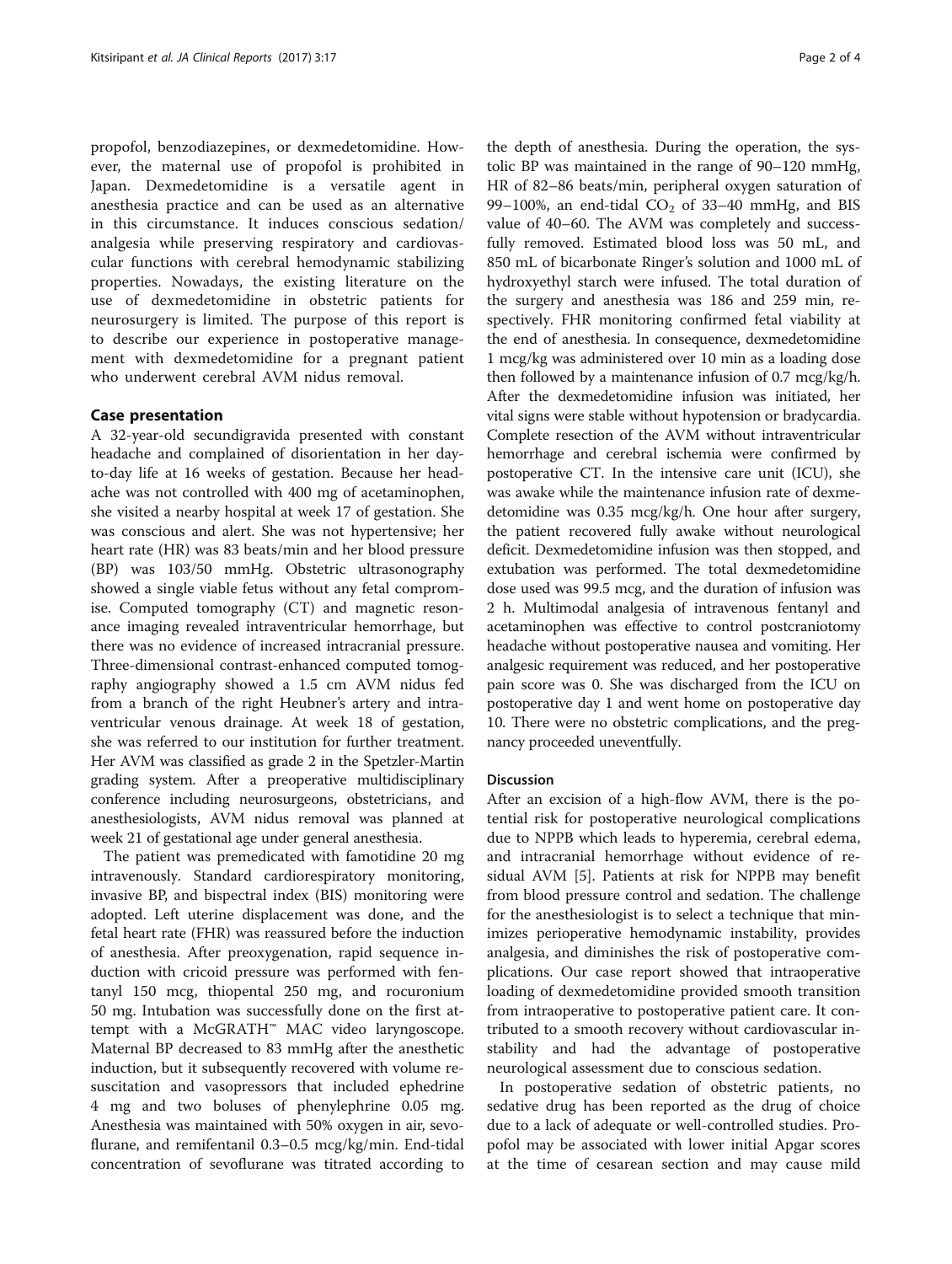<span id="page-2-0"></span>metabolic acidosis during a long neurosurgical procedure in pregnant patients. Moreover, in several countries, including Japan, propofol is stated by the manufacturer to be contraindicated during pregnancy [3, 6]. Benzodiazepines present the risk of congenital malformations, and central nervous system abnormalities, respiratory depression, floppy infant syndrome, and potential neonatal withdrawal [[7, 8](#page-3-0)].

Dexmedetomidine is a highly selective alpha-2 adrenergic agonist which is a useful agent because it provides anxiolytic and sympatholytic effects, analgesia, and conscious sedation without respiratory depression. The existing literature reports on dexmedetomidine use in pregnant patients who underwent neurosurgery are limited. Recently, Handlogten and colleagues revealed that dexmedetomidine infusion allowed adequate sedation for an awake neurosurgical procedure in a pregnant patient without causing any adverse effects [[9](#page-3-0)]. For pregnant patients, several studies mentioned that dexmedetomidine was used safely in many interventions such as sedation during noninvasive ventilation [[10\]](#page-3-0), as an alternative for maintenance of general anesthesia [\[9](#page-3-0), [11](#page-3-0)], blunt hemodynamic response to intubation, and maintained hemodynamic stability without neonatal respiratory depression during cesarean section under general anesthesia [[12](#page-3-0), [13](#page-3-0)]. However, it can cross the placenta to the fetus [[12, 14](#page-3-0)]. Dexmedetomidine use is recommended only if the benefit is clearly needed and the benefits overcome the risks to the fetus. In neurosurgery, dexmedetomidine decreases cerebral blood flow that could be the result of a decrease in cerebral metabolic activity [[15, 16](#page-3-0)]. The Acute Neurosurgical ICU Sedation Trial reported that sedation with dexmedetomidine improved the cognitive score compared with propofol [\[17](#page-3-0)]. For postoperative care, a meta-analysis by Jin and colleagues found that continuous infusion of dexmedetomidine had the advantage of preventing postoperative nausea and vomiting and could reduce potential adverse events such as bradycardia and hypotension [[18\]](#page-3-0). Su and colleagues studied the opioid-sparing effect of perioperative dexmedetomidine plus sufentanil infusion during neurosurgery and reported that dexmedetomidine (0.02 mcg/kg/h) plus sufentanil (0.02 mcg/kg/h) could reduce postoperative opioid consumption and improve pain scores [\[19](#page-3-0)]. Besides, dexmedetomidine was associated with a notably lower incidence of postoperative delirium [\[20](#page-3-0), [21](#page-3-0)].

# Conclusions

Dexmedetomidine is considered a multipurpose agent for pregnant patients who undergo neurosurgery. It is a sedative agent with minimal effects on respiratory function, maintains hemodynamic stability and cerebral

protection with analgesic effects, and also decreases the risk of postoperative complications. Because propofol is prohibited for maternal use in Japan, our case showed that dexmedetomidine is an alternative to propofol for sedation in the obstetric population.

### Abbreviations

AVM: Arteriovenous malformation; BIS: Bispectral index; BP: Blood pressure; CT: Computed tomography; FHR: Fetal heart rate; ICU: Intensive care unit; NPPB: Normal perfusion pressure breakthrough

#### Acknowledgements

The authors would like to thank Mr. Glenn Shingledecker for editing the English manuscript.

### Funding

None.

# Availability of data and materials

Not applicable.

#### Authors' contributions

CK drafted the manuscript. KK, RK, KY, MO and MN supervised the manuscript drafting. All authors read and approved the final manuscript.

## Authors' information

Not applicable.

# Competing interests

The authors declare that they have no competing interests.

### Consent for publication

Consent for publication of images was not applicable.

# Ethics approval and consent to participate

Not applicable.

### Publisher's Note

Springer Nature remains neutral with regard to jurisdictional claims in published maps and institutional affiliations.

#### Author details

<sup>1</sup>Department of Anesthesiology, School of Medicine, Tokyo Women's Medical University, 8-1 Kawada-cho Shinjuku-ku, Tokyo 1628666, Japan. <sup>2</sup>Department of Anesthesiology, Faculty of Medicine, Prince of Songkla University, 15 Karnjanavanich Road, Hat Yai, Songkhla 90110, Thailand. <sup>3</sup>Department of Neurosurgery, School of Medicine, Tokyo Women's Medical University, 8-1 Kawada-cho Shinjuku-ku, Tokyo 1628666, Japan.

### Received: 30 November 2016 Accepted: 8 April 2017 Published online: 24 April 2017

#### References

- 1. Le LT, Wendling A. Anesthetic management for cesarean section in a patient with rupture of a cerebellar arteriovenous malformation. J Clin Anesth. 2009;21:143–8.
- 2. Wang LP, Paech MJ. Neuroanesthesia for the pregnant woman. Anesth Analg. 2008;107:193–200.
- 3. Sinha PK, Neema PK, Rathod RC. Anesthesia and intracranial arteriovenous malformation. Neurol India. 2004;52:163–70.
- 4. Guerrero-Domínguez R, Rubio-Romero R, López-Herrera-Rodríguez D, Federero F, Jiménez I. Anaesthetic management for craniotomy in a pregnant patient with rupture of a cerebral arterio-venous malformation: case report. Colomb J Anesthesiol. 2015;43:57–60.
- 5. O'Connor TE, Fargen KM, Mocco J. Normal perfusion pressure breakthrough following AVM resection: a case report and review of the literature. Open J Mod Neurosurg. 2013;3:66–71.
- 6. Kochs EF, Himmelseher S. Pregnancy and neurosurgery. Eur Soc Anaesthesiol. 2011;07RC1:1–14.